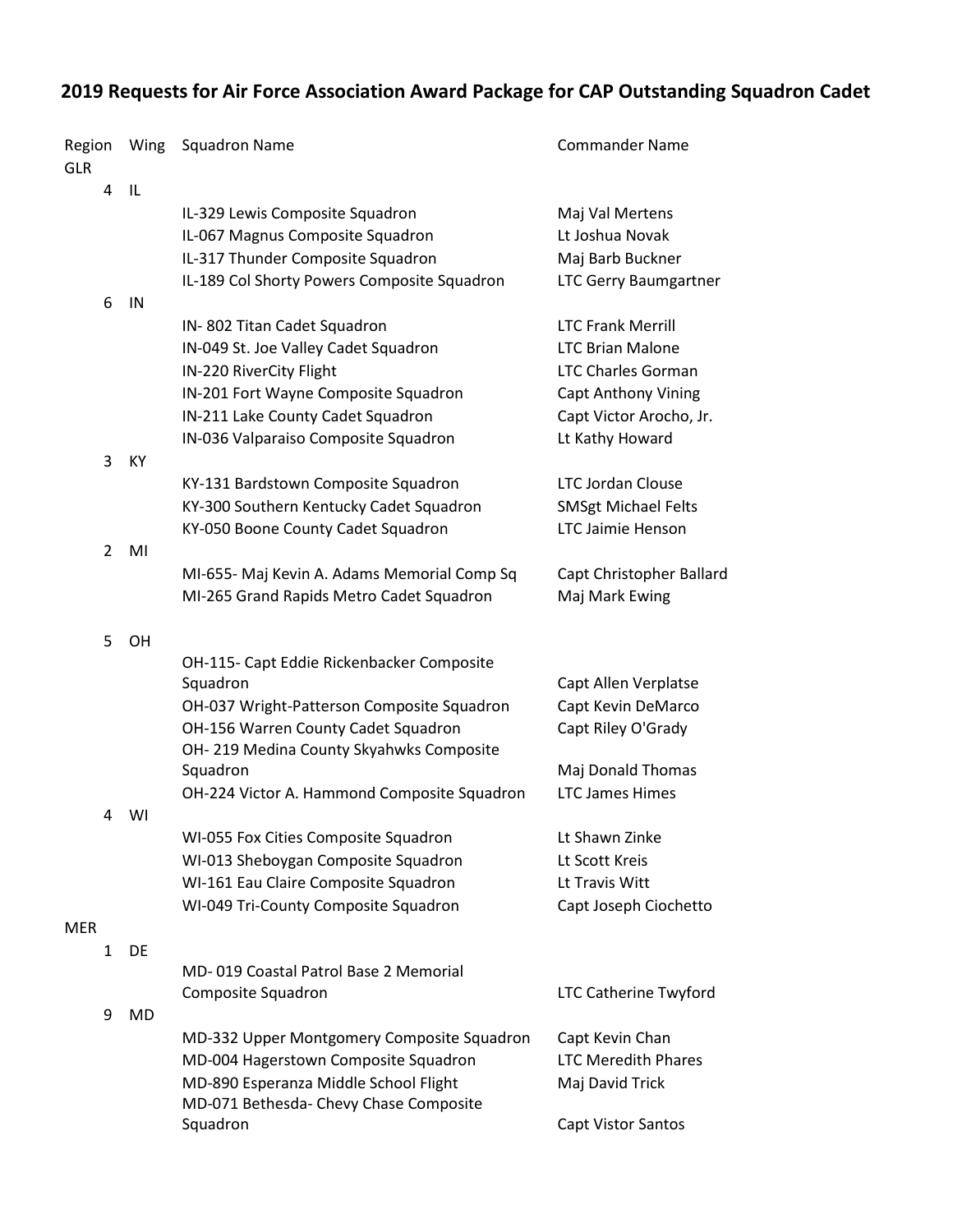|                |           | MD-089 St. Mary's Composite Squadron       | Maj Dennis Villar          |
|----------------|-----------|--------------------------------------------|----------------------------|
|                |           | MD-140 Fort McHenry Composite Squadron     | <b>LTC Lisa Egry</b>       |
|                |           | MD-091 Mt Airy Composite Squadron          | Capt Laura Smith-Velaquez  |
|                |           | MD-039 Carroll Composite Squadron          | Lt Carol Scanlan           |
|                |           | MD-013 Towson Composite Squadron           | Maj Kevin Mullen DCC       |
| 3              | Nat Cap   |                                            |                            |
|                |           | DC-060 Challenger 1 Cadet Squadron         | Lt Justin Strait           |
|                |           | DC-045 MT Vernon Composite Squadron        | Maj James Kavanagh         |
|                |           | DC-053 Fairfax Composite Squadron          | Lt Chris Freedlander       |
| 6              | <b>NC</b> |                                            |                            |
|                |           | NC-057 Tar River Composite Squadron        | Lt Liz Dunster             |
|                |           | NC-170 Brunswick County Composite Squadron | Maj Kathleen Nicholas      |
|                |           | NC-007 Fayetteville Composite Squadron     | LTC Craig Richardson       |
|                |           | NC 307 Guildford Composite Squadron        | Lt Abby Feinstein          |
|                |           | NC-024 Gastonia Composite Squadron         |                            |
|                |           | NC-019 Asheville Composite Squadron        | Lt Col David Newman        |
| $\overline{2}$ | <b>SC</b> |                                            |                            |
|                |           | SC-014 Greenville Composite Squadron       | Capt Karen Taylor          |
|                |           | SC-074 Sumter Composite Squadron           | <b>LTC George Stanley</b>  |
| 10             | VA        |                                            |                            |
|                |           | VA-048 Roanoke Composite Squadron          | <b>LTC Scott Van Cleef</b> |
|                |           | VA-1080 Fredericksburg Composite Squadron  | Capt Greg Fletcher         |
|                |           | VA-130 Burke Composite Squadron            | Capt Saul Rosenberg        |
|                |           | VA-017 Lynchburg Composite Squadron        | Capt Peter Strubhar        |
|                |           | VA-040 Winchester Composite Squadron       | Lt Noel Morrison           |
|                |           | VA-102 Prince William Composite Squadron   | LTC Timothy Day            |
|                |           | VA-025 Langley Composite Squadron          | <b>LTC Patrick Fulgham</b> |
|                |           | VA-088 Newport News Composite Squadron     | <b>LTC Bruce Munger</b>    |
|                |           | VA-043 Wallops Flight                      | Lt Michael Lindsey         |
|                |           | VA-023 Danville Composite Squadron         | <b>LTC David King</b>      |
| 1              | <b>WV</b> |                                            |                            |
|                |           | WV-49 Whelling Composite Squadron          | Capt Toni Wheeler          |
| <b>NCR</b>     |           |                                            |                            |
| $\mathbf{1}$   | IA        |                                            |                            |
|                |           | IA-041 41st Iowa Composite Squadron        | <b>ITC Donald Hahn</b>     |
| $\mathbf{1}$   | <b>KS</b> |                                            |                            |
|                |           | KS-066 Flint Hills Composite Squadron      | <b>LTC Mark Lahan</b>      |
| 7              | <b>MN</b> |                                            |                            |
|                |           | MN-042 St Paul Composite Squadron          | Maj Will Craig             |
|                |           | MN-122 St Croix Composite Squadron         | <b>LTC Paul Prior</b>      |
|                |           | MN-016 Duluth Composite Squadron           | Lt Mike St. John           |
|                |           | MN-012 Crow Wing Composite Squadron        | Capt Cindy McCarthy        |
|                |           | MN-116 St Cloud Composite Squadron         | Lt Col Janet Gates         |
|                |           | MN-021 Anoka County Composite Squadron     | п                          |
|                |           | MN-136 Stanton Composite Squadron          | $\mathbf{H}$               |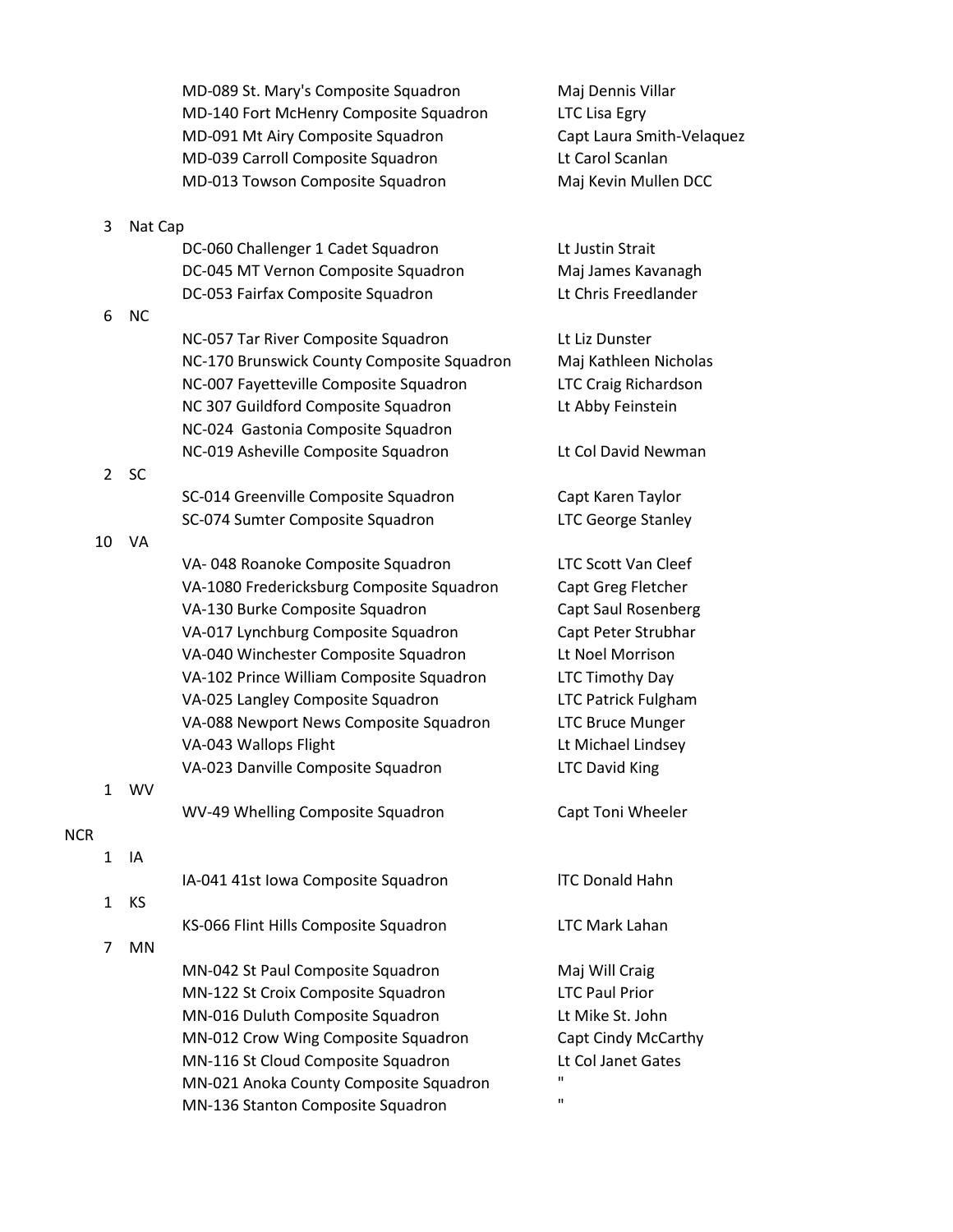| 5            | <b>MO</b> |                                                |                                 |
|--------------|-----------|------------------------------------------------|---------------------------------|
|              |           | MO-147 Table Rock Lake Composite Squadron      | Lt Stephen Lind                 |
|              |           | MO-110 Wentzville Composite Squadron           | Maj Jen Smith                   |
|              |           | MO-140 Platte Valley Composite Squadron        | Maj David Futch                 |
|              |           | MO-018 Central MO Composite Squadron           | Maj Michael McCrady             |
|              |           | MO-070 Springfield Regional Composite Squadron | Lt Samantha Atwell              |
|              |           |                                                |                                 |
| 10           | <b>NE</b> | Diane Bartels, AFA Rep at NE Wing Conference   | sent photo of presentations     |
|              |           | NE-058 155th Composite Squadron                | Maj Wilam Gerena                |
|              |           | NE-019 Omaha Composite Squadron                | Maj John Pineda                 |
|              |           | NE-004 Columbus Composite Squadron             | Lt Christopher Robbins          |
|              |           | NE-093 Lee Bird Composite Squadron             | Lt Thomas Moore                 |
|              |           | NE-800 Burke Squadron                          | Capt LeeAnn Vaughn              |
|              |           | NE-094 Tri-City Composite Squadron             | Lt Matt Stueven                 |
|              |           | NE-010 Fremont Cadet Squadron                  | Capt Brett Vance                |
|              |           | NE-089 99th Pursuit Flight                     | <b>LTC Frederick Montgomery</b> |
|              |           | NE-002 Gen Curits Lemay Offutt Composite Sq    | LTC Robert Whelan, Jr           |
|              |           | NE-073 Sandhills Composite Squadron            |                                 |
| $\mathbf{1}$ | <b>ND</b> |                                                | Capt Charles Moe                |
|              |           | ND-119 119th Air National Guard Cadet Squadron | Maj John Hoeck                  |
| 1            | <b>SD</b> |                                                |                                 |
|              |           | SD-038 Pierre Composite Squadron               | Lt Matt Tennant                 |
| <b>NER</b>   |           |                                                |                                 |
| $\mathbf{1}$ | <b>CT</b> |                                                |                                 |
|              |           | CT-075 Thames River Composite Squadron         | Maj Jay Farley                  |
| 0            | ME        |                                                |                                 |
|              |           |                                                |                                 |
| 2            | MA        |                                                |                                 |
|              |           | MA-043 Hanscom Composite Squadron              | <b>LTC Dave Druga</b>           |
|              |           | MA-044 Cape Cod Coastal Squadron               | Maj Donale Shotz                |
| 1            | <b>NH</b> |                                                |                                 |
|              |           | NH-075 Mt Washington Flight                    | Lt John Tholl                   |
| 3            | <b>NJ</b> |                                                |                                 |
|              |           | NJ-102 Capt "Bud" Jackson Composite Squadron   | Capt Sachin Adbe                |
|              |           | NJ-092 Twin Pine Composite Squadron            | Lt Robert McClellan             |
|              |           | MJ-097 Teterboro Composite Squadron            | <b>LTC Kevin Sands</b>          |
| 11           | <b>NY</b> |                                                |                                 |
|              |           | NY-135 Syracuse Cadet Squadron                 | Lt Adam Labonoski               |
|              |           | NY-153 Leroy R. Grumman Cadet Squadron         | Maj Peter Cubano                |
|              |           | NY-117 Col Francis S. Gabrreski Cadet Squadron | Maj Nathan Hillard              |
|              |           | NY-388 James P. O'Connor Composite Squadron    | Lt Richard Jensen               |
|              |           | NY-384 Brooklyn Tech Cadet Squadron            | Capt Robert Kisic               |
|              |           | NY-373 Floyd Bennett Composite Squadron        | Capt Deborah Peters             |
|              |           | NY-422 Lt Anthony L. Willsea Cadet Squadron    | Maj Richard Ware                |
|              |           | NY-116 Niagara Falls Composite Squadron        | Capt Brian Wells                |
|              |           | NY-253 Batavia Composite Squadron              | Capt John VanderSypen           |
|              |           | NY-048 Westchester Cadet Squadron              | Lt Jennifer Moon-Kozlowski      |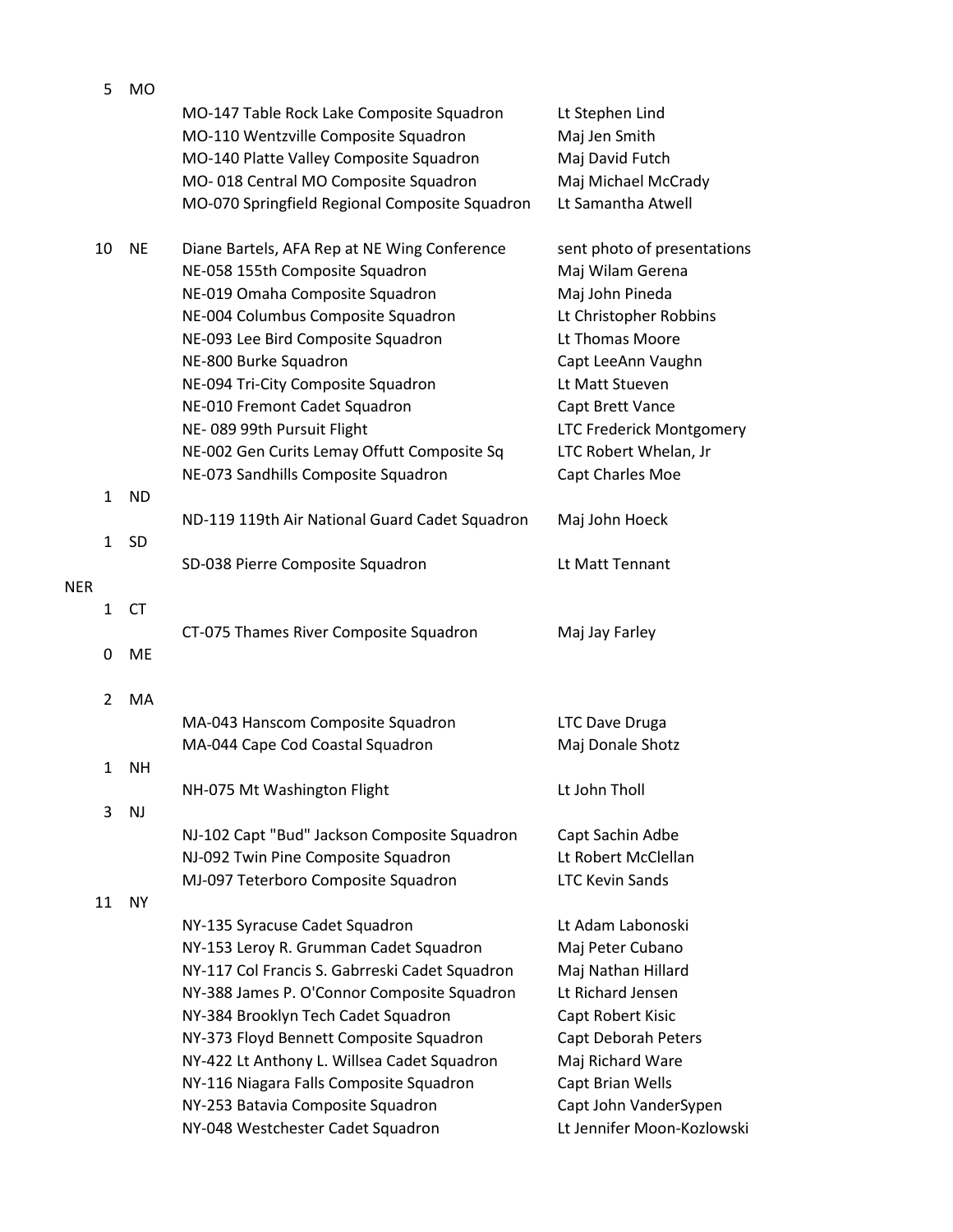| 5                          | PA             | NY-301 Phoenix Composite Squadron                                                                                                                                                                                                                                                                                                                                                                                                                                                                                                                                                                                       | Capt Alex Almonte                                                                                                                                                                                                                                                                                                                       |
|----------------------------|----------------|-------------------------------------------------------------------------------------------------------------------------------------------------------------------------------------------------------------------------------------------------------------------------------------------------------------------------------------------------------------------------------------------------------------------------------------------------------------------------------------------------------------------------------------------------------------------------------------------------------------------------|-----------------------------------------------------------------------------------------------------------------------------------------------------------------------------------------------------------------------------------------------------------------------------------------------------------------------------------------|
|                            |                | PA-065 Williamsport Composite Squadron 401<br>PA-105 Delco Composite Squadron 1007<br>PA-308 Gettysburg Composite Squadron<br>PA-066 Hazleton Composite Squadron<br>PA-089 Reading Composite Squadron 811                                                                                                                                                                                                                                                                                                                                                                                                               | Capt Jame Weiskopff<br>Lt Chris Onesti<br>Maj Robert Clark<br>Maj Thomas Hall<br>Capt Gregg Rubright                                                                                                                                                                                                                                    |
| 0                          | R <sub>l</sub> |                                                                                                                                                                                                                                                                                                                                                                                                                                                                                                                                                                                                                         |                                                                                                                                                                                                                                                                                                                                         |
| 0                          | VT             |                                                                                                                                                                                                                                                                                                                                                                                                                                                                                                                                                                                                                         |                                                                                                                                                                                                                                                                                                                                         |
| <b>PCR</b><br>$\mathbf{1}$ | AK             | PCR-AK-015 Anchorage Polaris Composite Sq                                                                                                                                                                                                                                                                                                                                                                                                                                                                                                                                                                               | 1Lt Andres Gecsedi                                                                                                                                                                                                                                                                                                                      |
| 14                         | CA             | CA-295 Fullerton Composite Squadron 56<br>CA-473 South San Diego Cadet Squadron 201<br>CA-292 Los Angeles Cadet Squadron 138<br>CA-051 Capt Jay Weinsoff Cadet Squadron 3<br>CA-441 San Diego Cadet Squadron 144<br>CA-414 San Francisco Cadet Squadron 86<br>CA-240 Santa Barbara Composite Squadron 131<br>CA-804 Joe Walker Middle School Cadet Sq 804<br>CA-423 Corona Cadet Squadron 29<br>CA-285 Beach Cities Cadet Squadron 107 Knights<br>CA-458 Hemet-Ryan Composite Squadron 59<br>CA-169 Fresno Composite Squadron 112<br>CA-016 Marin Search & Rescue Squadron 23<br>CA-204 Camarillo Composite Squadron 61 | Capt Doug Miller<br>Maj Lisa Cherry<br><b>LTC Charles Wiest</b><br>Capt Shawnie Livera<br>Capt Jennifer Davenport<br><b>LTC Grace Edinboro</b><br>Capt Neil Malone<br><b>LTC Traci Scott</b><br>LTC Michael Yamada<br><b>LTC Mark Williams</b><br>Maj Kristian Ticas<br>Lt Brian Agbayani<br>Capt Dave Nicholson<br>Maj Julius Gonzales |
| 0                          | HI             |                                                                                                                                                                                                                                                                                                                                                                                                                                                                                                                                                                                                                         |                                                                                                                                                                                                                                                                                                                                         |
| 2                          | <b>NV</b>      | NV-065 Henderson Composite Squadron<br>NV-077 Vegas Valley Composite Squadron                                                                                                                                                                                                                                                                                                                                                                                                                                                                                                                                           | <b>LTC Pete Goetzen</b><br>Capt Robert Margeson                                                                                                                                                                                                                                                                                         |
| 3                          | <b>OR</b>      | OR-055 Mahlon Sweet Composite Squadron<br>OR-042 Salem Composite Squadron<br>OR-073 Columbia Composite Squadron                                                                                                                                                                                                                                                                                                                                                                                                                                                                                                         | LTC Christopher Wade<br>Maj Mark Trujillo<br><b>LTC Scott Maguire</b>                                                                                                                                                                                                                                                                   |
| 3                          | WA.            | WA-068 Northshore Composite Squadron<br>WA-018 Seattle Composite Squadron<br>WA-082 Tri-Cities Composite Squadron                                                                                                                                                                                                                                                                                                                                                                                                                                                                                                       | <b>LTC Mike Murray</b><br>Capt Ignacio Hoyos<br>Maj Kurt Glaesemann                                                                                                                                                                                                                                                                     |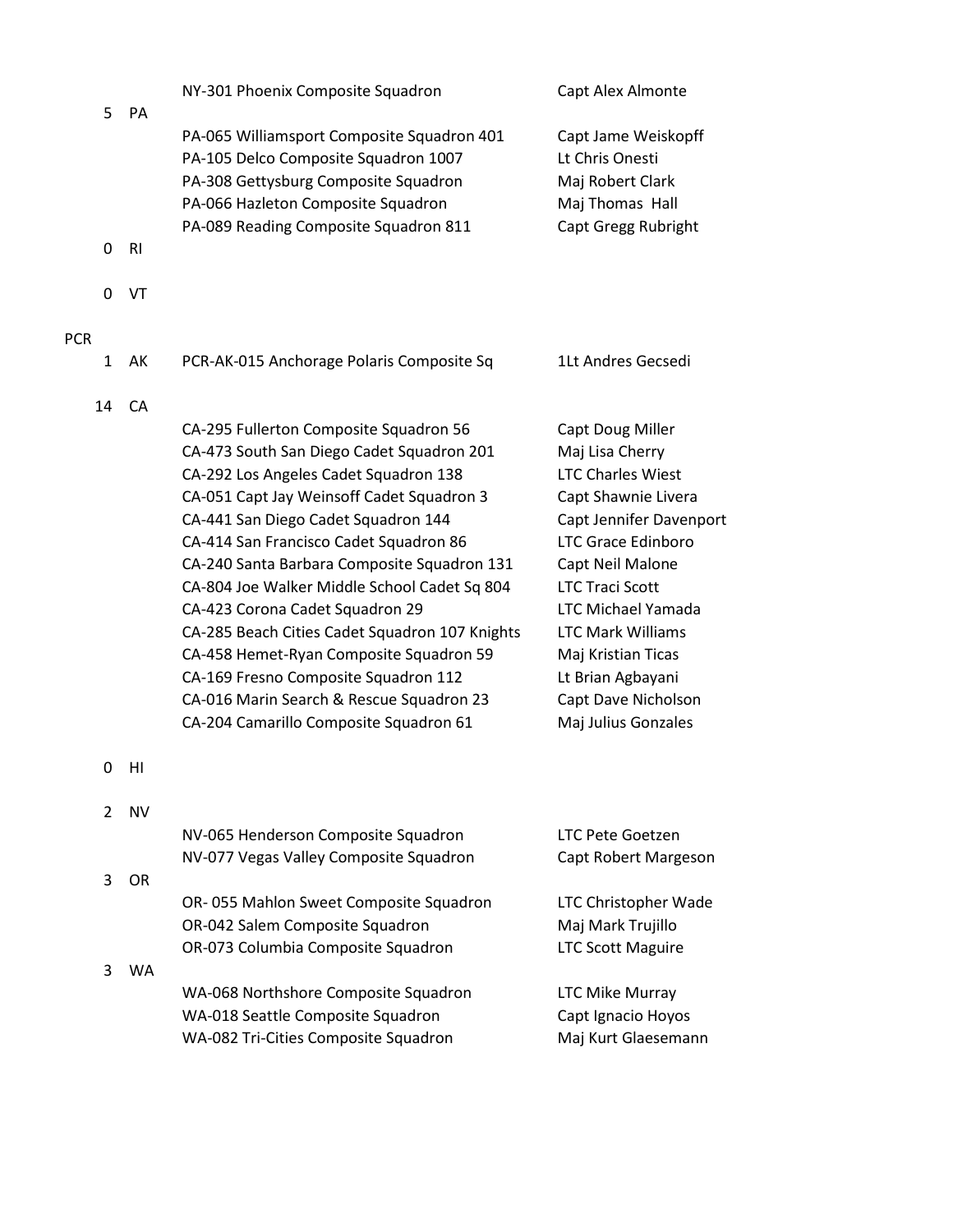## RMR

|            | 3            | CO        | CO-141 Montrose Composite Squadron                                                                                            | LTC Robert O'Rourke                                                      |
|------------|--------------|-----------|-------------------------------------------------------------------------------------------------------------------------------|--------------------------------------------------------------------------|
|            | $\mathbf{1}$ | ID        | CO-172 Boulder Composite Squadron<br>CO-159 Air Academy Cadet Squadron                                                        | Capt Mark Timpe<br>Capt Michael Fournier                                 |
|            |              |           | ID-015 Nampa Composite Squadron                                                                                               | Lt Michelle Martin                                                       |
|            | 0            | MT        |                                                                                                                               |                                                                          |
|            | $\mathbf{1}$ | UT        | UT-080 Blackhawk Cadet Squadron                                                                                               | Lt Randy Mansfield                                                       |
|            | $\mathbf{1}$ | <b>WY</b> | WY-066 Cheyenne Composite Squadron                                                                                            |                                                                          |
| <b>SER</b> |              |           |                                                                                                                               | Maj Timothy Anderson<br>Maj Michael Heaberlin                            |
|            | 3            | AL        |                                                                                                                               |                                                                          |
|            |              |           | AL-136 Tag Mountain Composite Squadron<br>AL-134 General Joe Wheeler Composite Squadron<br>AL-087 Bessemer Composite Squadron | Capt Jonathan Aultman<br><b>LTC Brian Williams</b><br>Capt William Blake |
|            | 11           | <b>FL</b> |                                                                                                                               |                                                                          |
|            |              |           | FL-458 Wesley Chapel Squadron                                                                                                 | Lt Cesar Alayon                                                          |
|            |              |           | FL-286 Pines-Miramar Composite Squadron 286                                                                                   | Lt Jeffrey Awve                                                          |
|            |              |           | FL-116 Seminole Composite Squadron                                                                                            | Capt Richard Ross                                                        |
|            |              |           | FL-811 Crystal Lake Middle School Cadet Squadron                                                                              | Capt Traci Cohen                                                         |
|            |              |           | FL-237 Gen Chuck Yeager Cadet Squadron                                                                                        | Maj Michael Cox                                                          |
|            |              |           | FL-335 Venice Cadet Squadron                                                                                                  | <b>LTC Tom Trammel</b>                                                   |
|            |              |           | FL-816 Lee County Schools Cadet Squadron                                                                                      | LTC Jim Spieth                                                           |
|            |              |           | FL-804 Student Leadership Academy Cadet Sq                                                                                    | Lt Andre' Bouchane                                                       |
|            |              |           | FL-372 Boca Raton Composite Squadron                                                                                          | <b>LTC Michael Harding</b>                                               |
|            |              |           | FL-465 Olympia Cadet Squadron<br>FL-042 Tallahassee Composite Squadron                                                        | Capt Brian Collins<br>Capt Ken Jacobs                                    |
|            | 3            | GA        |                                                                                                                               |                                                                          |
|            |              |           | GA-069 Augusta Composite Squadron                                                                                             | Lt Christopher Llamas                                                    |
|            |              |           | GA-507 Ellijay Composite Squadron                                                                                             | Lt Scott Hux                                                             |
|            |              |           | GA-160 Forsyth County Cadet Squadron                                                                                          | <b>LTC Chris Auger</b>                                                   |
|            | 2            | <b>MS</b> |                                                                                                                               |                                                                          |
|            |              |           | MS-048 Col Berta A. Edge Composite Squadron                                                                                   | Lt Col Anne McClellan                                                    |
|            |              |           | MS-111 Madison Cadet Squadron                                                                                                 | 2Lt Teresa Crum                                                          |
|            | 6            | PR        |                                                                                                                               |                                                                          |
|            |              |           | PR-013 San German Cadet Squadron                                                                                              | Maj Eduardo Rodriguiez                                                   |
|            |              |           | PR-051 Maj William Biaggi Cadet Squadron                                                                                      | Lt William Baez                                                          |
|            |              |           | PR-123 Dr. Cesareo Rosa-Nieves Cadet Squadron                                                                                 | <b>LTC Felix Davila</b>                                                  |
|            |              |           | PR-104 Guanica High School Cadet Squadron                                                                                     | Lt Marilyn Quiles                                                        |
|            |              |           | PR-066 Cabo Rojo Cadet Squadron                                                                                               | Lt Freddu Del Toro                                                       |
|            |              |           | PR-094 Lt Col M Soto-Torres                                                                                                   | Lt Gonzalo Ruiz                                                          |